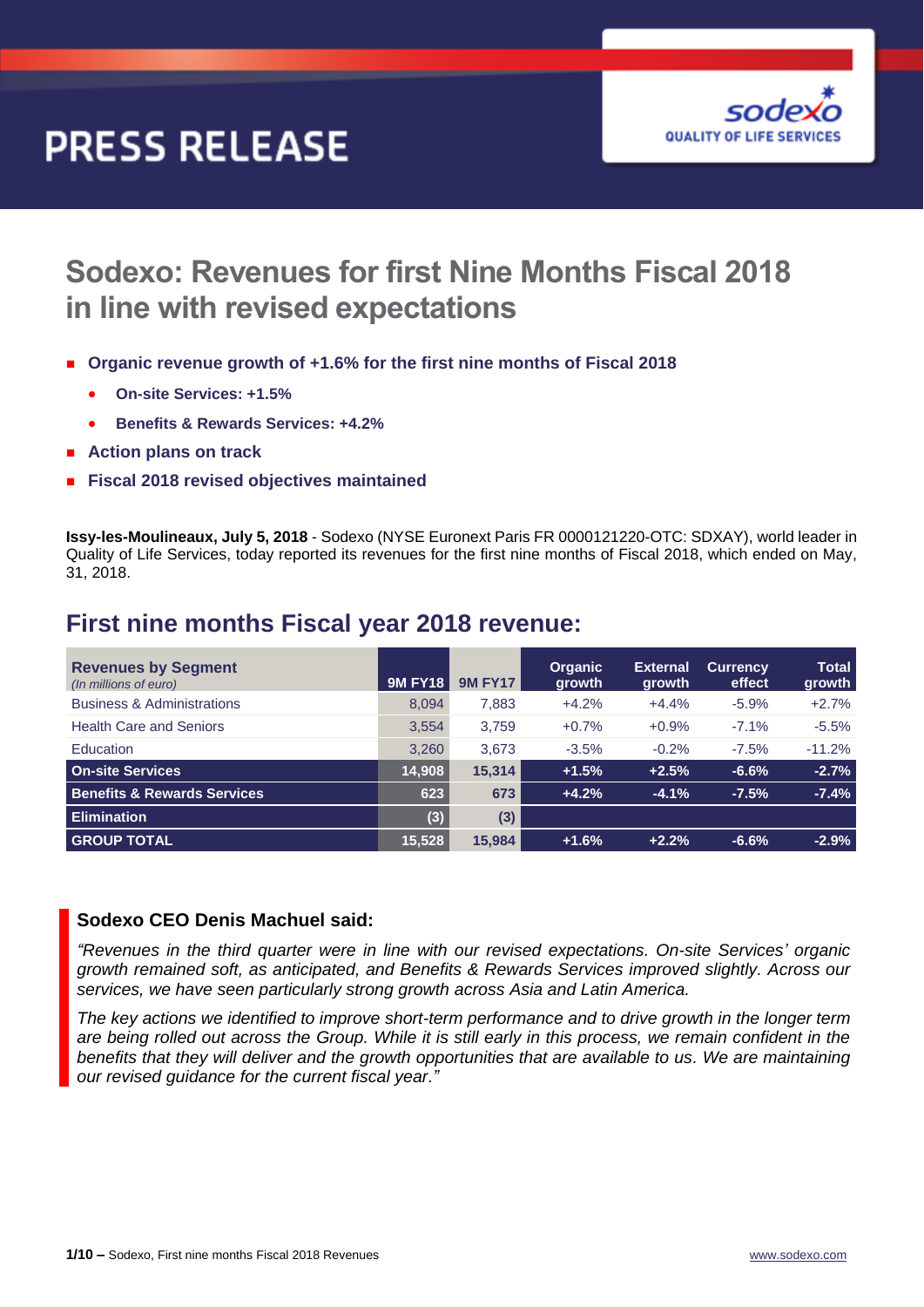

# **Highlights of the period**

- Fiscal 2018 first nine months revenues amounted to 15.5 billion euro, down -2.9%. During the period, the currency impact was -6.6% due to the weakness of the U.S. dollar and the Brazilian real in particular. Net acquisitions contributed +2.2% during the nine months, accelerating in the third quarter, with *Centerplate* contributing for the full quarter. Organic revenue growth was +1.6%. This growth was made up of +1.5% for On-site Services and +4.2% for Benefits & Rewards Services.
- Organic growth for On-site Services was +1.5%, reflecting:
	- **Business & Administrations** organic growth of +4.2%, driven by solid growth in Asia and Latin America.
	- In **Health Care & Seniors** organic growth of +0.7%, fueled by the very strong development in Asia and Brazil, and despite the ongoing weakness in activity in North America and Europe.
	- **Education** organic growth of -3.5%, impacted by a low level of client retention in North America last year and 5 fewer board days in the third quarter in Universities in North America.
- First nine months Fiscal 2018 organic revenue growth in the Benefits & Rewards Services was +4.2% compared to an issue volume up 6%, with, as expected, continued strong growth in Europe, and a return to growth in Brazil in the third quarter.
- Contract wins and extensions in the first nine months reflected:
	- Momentum in food services: *Airport Lounge* development and the *Kansas Development for Aging and Disability Services* in the US, *Grupo Santa* Hospital in Brazil,
	- Some signatures in Education: *Insead* in Singapore, *Tyne Coast College Group* in the UK, and *Marseilles Schools* renewal in France,
	- Contract extensions: *Microsoft* in 18 additional countries in Europe and Africa, Global Partnership with *Tetra Pak* covering 30 countries, Food services for the International school of Beijing.
- During the board meeting on June 20, the Board:
	- Accepted the resignation of Patricia Bellinger, Board member since 2005 and Michel Landel, Board member since 2009 from July 1, 2018.
	- Appointed Sophie Stabile, as a new director. She will bring strong financial and operational expertise and deep service sector experience, and will join the Audit Committee.
	- With these changes, the Board is comprised of 13 Directors, including two employee representatives. Five are independent per the AFEP-MEDEF governance code. The Board continues to be diverse with seven women, six men and four different nationalities.
- Changes to the Executive Committee were made to ensure that all segments and activities are represented, to reinforce regional representation and strengthen Sodexo's focus on clients and consumers, and their rapidly changing needs. The new members of the Executive Committee are: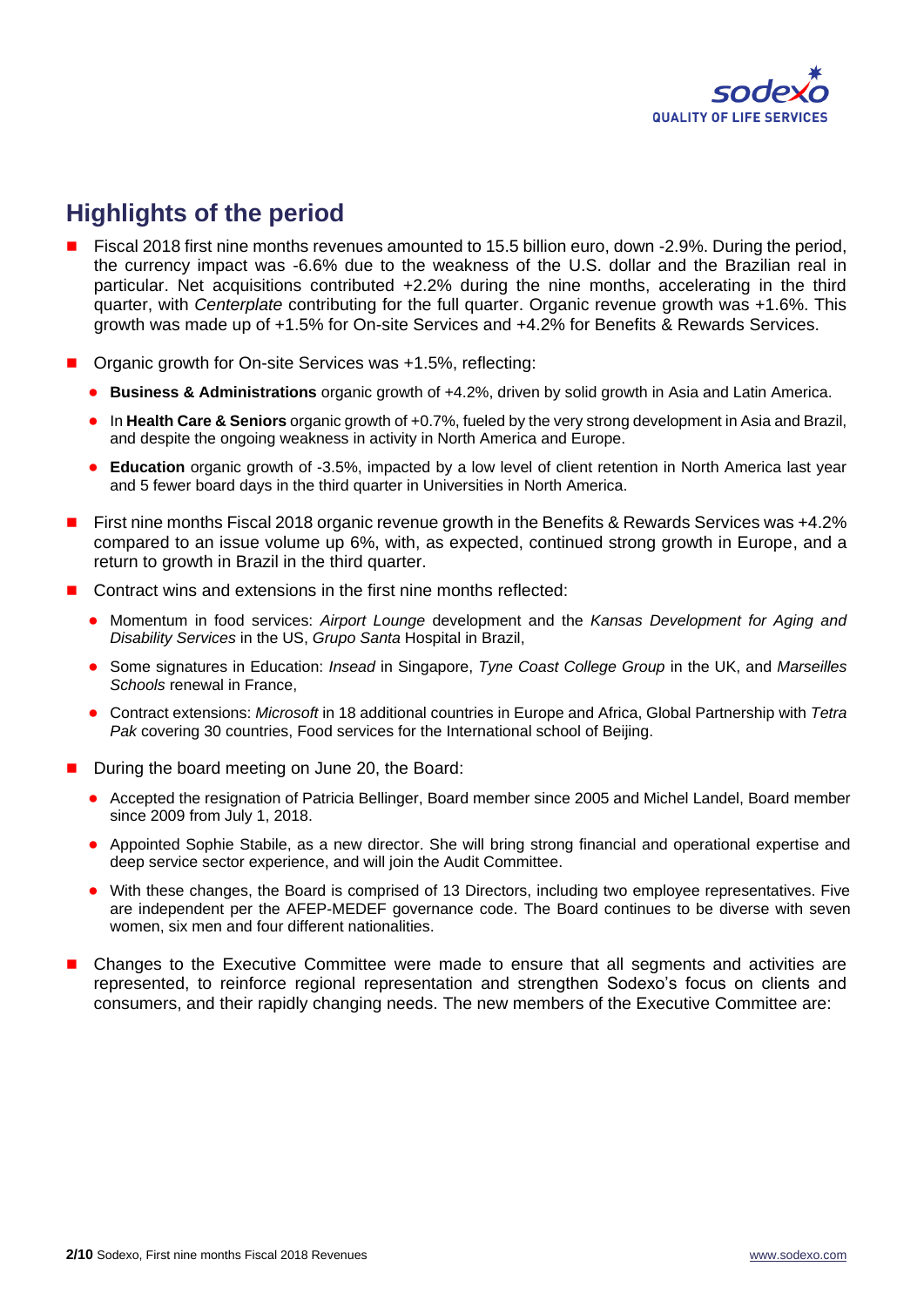

- Nathalie Bellon-Szabo, CEO Sports & Leisure,
- Cathy Desquesses, Chief People Officer,
- Johnpaul Dimech, Region Chair Asia Pacific,
- Tony Leech, CEO Government & Agencies,
- Belen Moscosco Del Prado, Chief Digital & Innovation Officer,
- Anna Notarianni, Region Chair France,
- Didier Sandoz, CEO Personal & Home Services,
- Bruno Vanhaelst, Chief Marketing Officer.

## **Outlook**

The Group maintains the following revised objectives for **Fiscal 2018**:

- **Organic revenue growth of between +1% and +1.5%, excluding the 53rd week impact;**
- **Underlying operating profit margin around 5.7% excluding currency impact.**

#### **53rd week impact**

The 53<sup>rd</sup> week adjustment is linked to the change from weekly to monthly accounting as from September 2017 in North America. Weekly accounting has the side effect of losing one or two days per year, depending upon whether there is a leap year or not. These lost days are usually recovered in the accounts in a one-off every 5 to 6 years. In Fiscal 2017, this 53<sup>rd</sup> week effect is the equivalent of six more days of trading which will not reoccur in Fiscal 2018. The Impact of the 53rd week was estimated at +0.7% on Fiscal 2017 revenues and therefore -0.7% for Fiscal 2018 revenues.

# **Conference call**

**Sodexo will hold a conference call (in English) today at 9:00 a.m. (Paris time), 8:00 a.m. (London time)** to comment on its First nine months Fiscal 2018 revenues. Those who wish to connect from the UK may dial **+44 (0) 330 336 9411** or from France **01 76 77 22 57**, or from the USA **+1 929 477 0448** followed by the passcode **563 00 82**.

The **press release, presentation and webcast will be available on the Group website www.sodexo.com** in both the "Latest News" section and the "Finance - Financial Results" section.

# **Financial calendar**

| Capital Markets Day               | September 6, 2018 |
|-----------------------------------|-------------------|
| Annual results - Fiscal 2018      | November 8, 2018  |
| Annual Shareholders' Meeting 2019 | January 22, 2019  |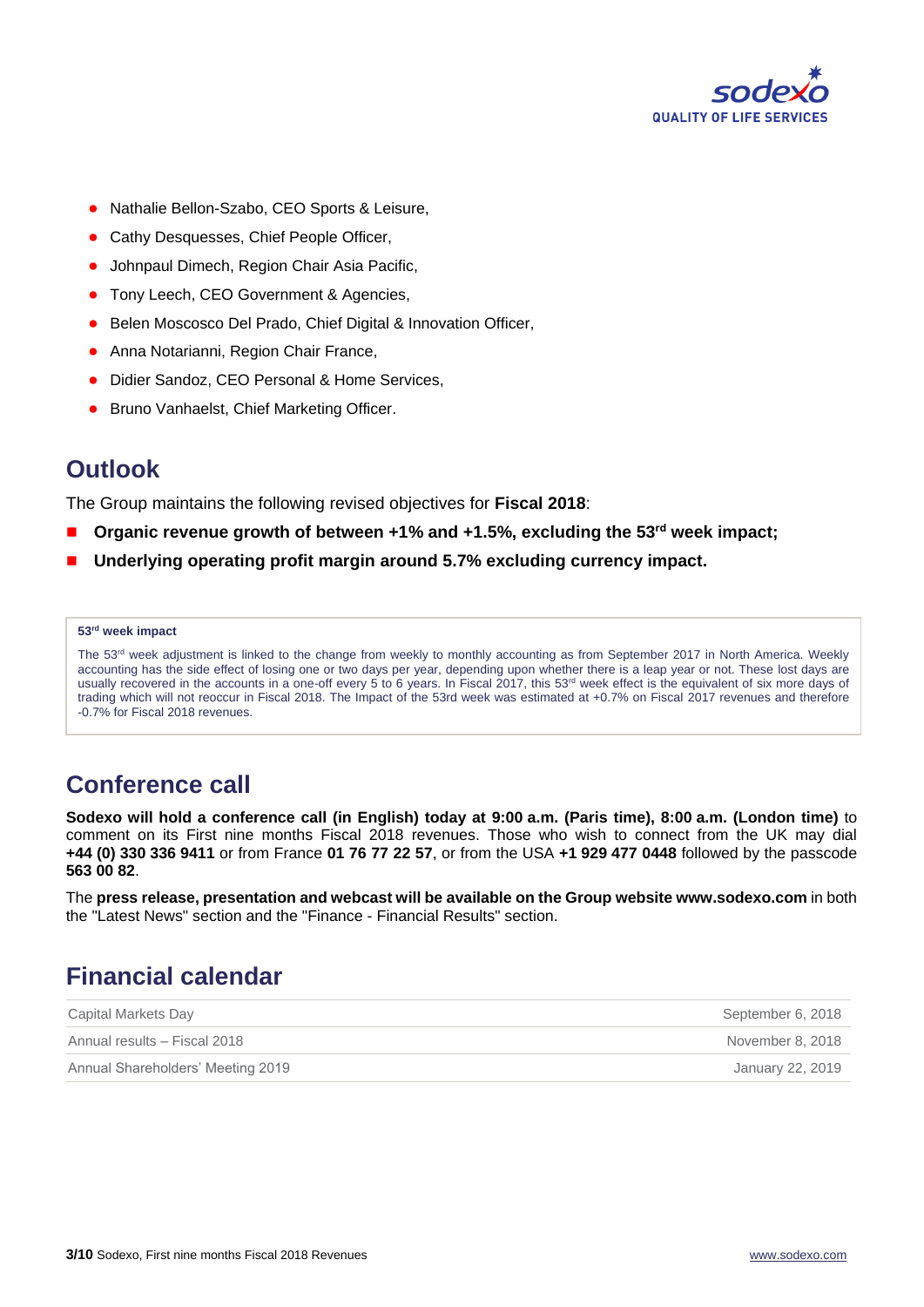

## **About Sodexo**

Founded in Marseille in 1966 by Pierre Bellon, Sodexo is the global leader in services that improve Quality of Life, an essential factor in individual and organizational performance. Operating in 80 countries, Sodexo serves 100 million consumers each day through its unique combination of On-site Services, Benefits and Rewards Services and Personal and Home Services. Through its more than 100 services, Sodexo provides clients an integrated offering developed over 50 years of experience: from food services, reception, maintenance and cleaning, to facilities and equipment management; from services and programs fostering employees' engagement to solutions that simplify and optimize their mobility and expenses management, to in-home assistance, child care centers and concierge services. Sodexo's success and performance are founded on its independence, its sustainable business model and its ability to continuously develop and engage its 427,000 employees throughout the world.

Sodexo is included in the CAC 40 and DJSI indices.

**Key figures** (as of August 31, 2017) **20.7 billion** euro in consolidated revenues **427,000** employees **19th** largest employer worldwide **80** countries **100 million** consumers served daily **12.5 billion** euro in market capitalization (as of July 4, 2018)

#### **Forward-looking information:**

This press release contains statements that may be considered as forward-looking statements and as such may not relate strictly to historical or current facts. These statements represent management's views as of the date they are made and Sodexo assumes no obligation to update them. The reader is cautioned not to place undue reliance on these forward-looking statements. Figures have been prepared in thousands of euro and published in millions of euro.

#### **Contacts**

| <b>Analysts and Investors</b> | Media                   |  |
|-------------------------------|-------------------------|--|
| Virginia JEANSON              | Laura SCHALK            |  |
| Tel: +33 1 57 75 80 56        | Tel: +33 1 57 75 85 69  |  |
| virginia.jeanson@sodexo.com   | laura.schalk@sodexo.com |  |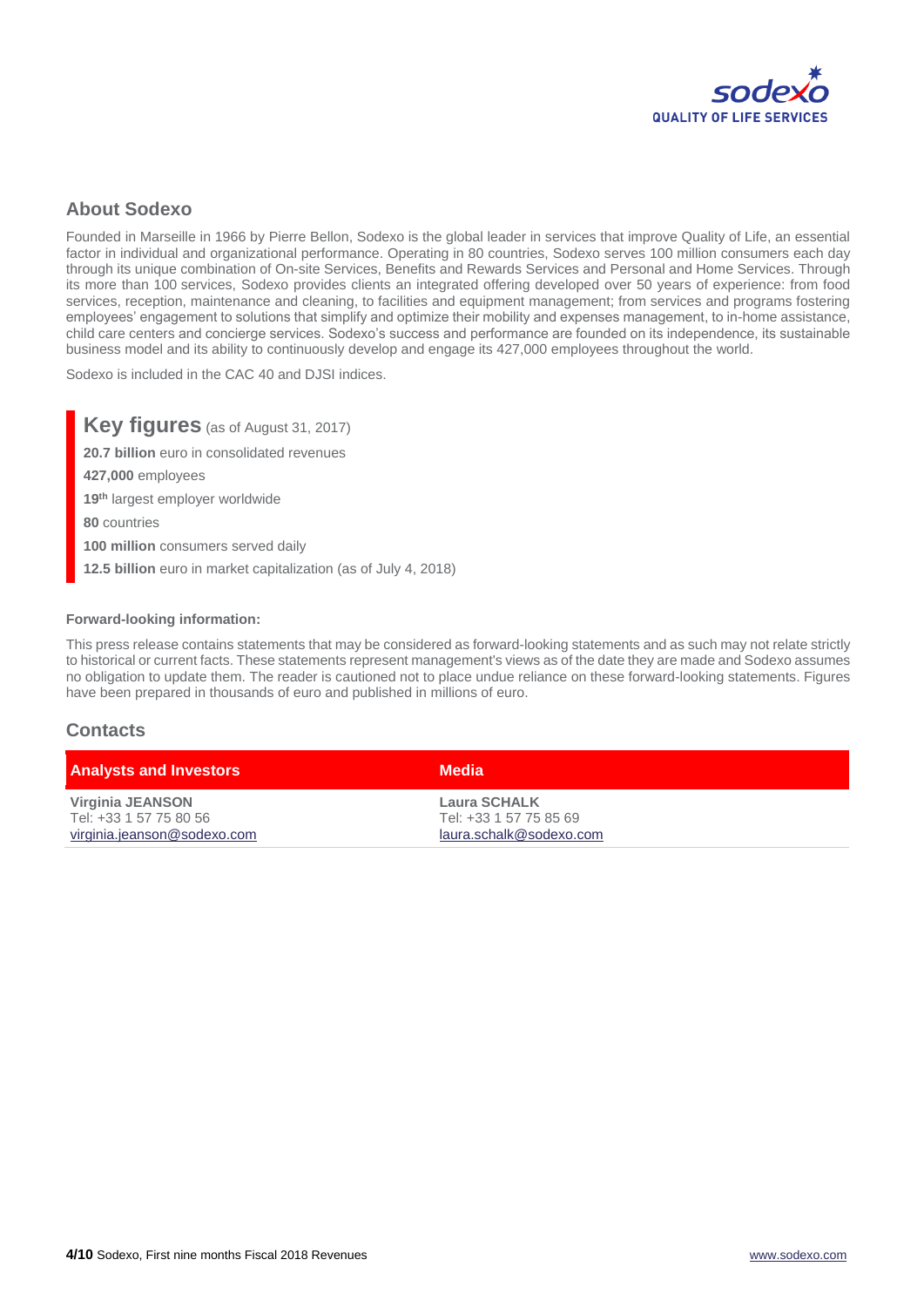

# **FIRST NINE MONTHS FISCAL YEAR 2018 REVENUE ACTIVITY REPORT**

(September 1, 2017 to May 31, 2018)

# Revenue Analysis

| <b>Revenues by Segment</b><br>(In millions of euro) | <b>9M FY18</b> | <b>9M FY17</b> | <b>Organic</b><br>growth | <b>External</b><br>growth | <b>Currency</b><br>effect | <b>Total</b><br>growth |
|-----------------------------------------------------|----------------|----------------|--------------------------|---------------------------|---------------------------|------------------------|
| <b>Business &amp; Administrations</b>               | 8.094          | 7.883          | $+4.2%$                  | $+4.4%$                   | $-5.9%$                   | $+2.7%$                |
| <b>Health Care and Seniors</b>                      | 3,554          | 3.759          | $+0.7%$                  | $+0.9%$                   | $-7.1%$                   | $-5.5%$                |
| Education                                           | 3,260          | 3.673          | $-3.5%$                  | $-0.2%$                   | $-7.5%$                   | $-11.2%$               |
| <b>On-site Services</b>                             | 14,908         | 15.314         | $+1.5%$                  | $+2.5%$                   | $-6.6%$                   | $-2.7%$                |
| <b>Benefits &amp; Rewards Services</b>              | 623            | 673            | $+4.2%$                  | $-4.1%$                   | $-7.5%$                   | $-7.4%$                |
| <b>Elimination</b>                                  | (3)            | (3)            |                          |                           |                           |                        |
| <b>GROUP TOTAL</b>                                  | 15,528         | 15.984         | $+1.6%$                  | $+2.2%$                   | $-6.6%$                   | $-2.9%$                |

Fiscal 2018 first nine months revenues amounted to 15.5 billion euro, down -2.9%. During the period, the currency impact was -6.6% due particularly to the weakness of the dollar and the real. Net acquisitions contributed +2.2% during the nine months, accelerating in the third quarter, with *Centerplate* contributing for the full quarter. Organic revenue growth was +1.6%. This growth was made up of +1.5% for On-site Services and +4.2% for Benefits & Rewards Services.

The third quarter Fiscal 2018 organic growth was +1.4%, slightly below the first half trend. As expected, slowed down in On-site Services to +1.1% and improved in Benefits & Rewards Services to +6.9%.

# Analysis of organic revenue growth in On-site Services

## Business & Administrations

| <b>Revenues by Region</b><br>(In millions of euro) | 9M FY18 | <b>9M FY17</b> | Organic growth |
|----------------------------------------------------|---------|----------------|----------------|
| <b>North America</b>                               | 2,006   | 1.848          | $+2.0%$        |
| Europe                                             | 3,967   | 3.929          | $+1.2%$        |
| Africa, Asia, Australia, Latam, Middle East        | 2,122   | 2.106          | $+11.7%$       |
| <b>Business &amp; Administrations</b>              | 8,094   | 7,883          | $+4.2%$        |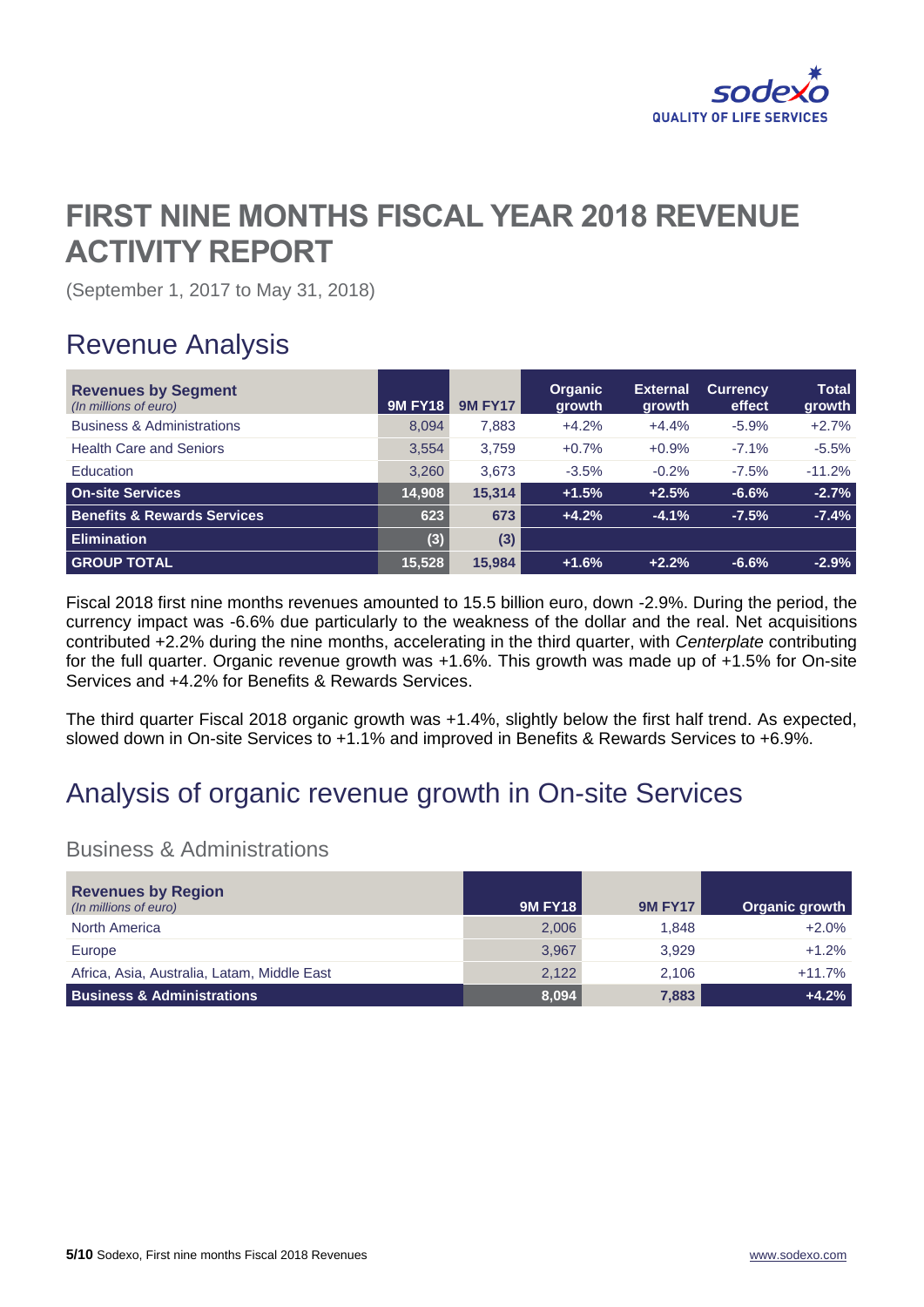

**Business & Administrations** revenues amounted to 8.1 billion euro, with organic growth up at +4.2%, driven by solid momentum in Asia and Latin America.

Organic growth in **North America was +2%**. While the first quarter was boosted by significant projectwork, the second and third quarters have been impacted by a major site closure in the onshore activities offsetting strong new business in Airline lounges.

**European** organic growth was **+1.2%**. France remained solid, helped by the recovery in tourism and some improvement in net new business, despite the strikes in the last quarter. On the other hand, the Government and Agencies business has been progressively affected since January by the exit of some British army contracts.

In **Africa, Asia, Australia, Latin America and the Middle East**, organic growth remained strong at **+11.7%** reflecting strong demand in all the regions and despite a comparative base which includes many of the larger start-ups last year.

## Health Care & Seniors

| <b>Revenues by Region</b><br>(In millions of euro) | 9M FY18 | <b>9M FY17</b> | Organic growth        |
|----------------------------------------------------|---------|----------------|-----------------------|
| North America                                      | 2,227   | 2.479          | $-0.8%$               |
| Europe                                             | 1,125   | 1.103          | $+0.2%$               |
| Africa, Asia, Australia, Latam, Middle East        | 201     | 177            | $+16.9%$ <sup>1</sup> |
| <b>Health Care &amp; Seniors</b>                   | 3,554   | 3,759          | $+0.7%$               |

**Health Care & Seniors** revenues amounted to 3.5 billion euro, with organic growth up at +0.7%, driven by very strong development in China, India and Brazil, and despite ongoing weakness in North America and Europe.

Organic growth in **North America was -0.8%**. Despite the lack of new signatures and some contract losses in March, third quarter sales trended positively due to a lower comparative base.

**European** sales were flat, with organic growth at **+0.2%**. However, the trend was better in the UK, helped by the start-up of several contracts, and in Seniors in France in the third quarter.

In **Africa, Asia, Australia, Latin America and the Middle East**, organic growth remained strong at **+16.9%** helped by a significant number of contract start-ups in Brazil and strong same site sales in China, and India.

<sup>&</sup>lt;sup>1</sup> Restated for internal transfers between segments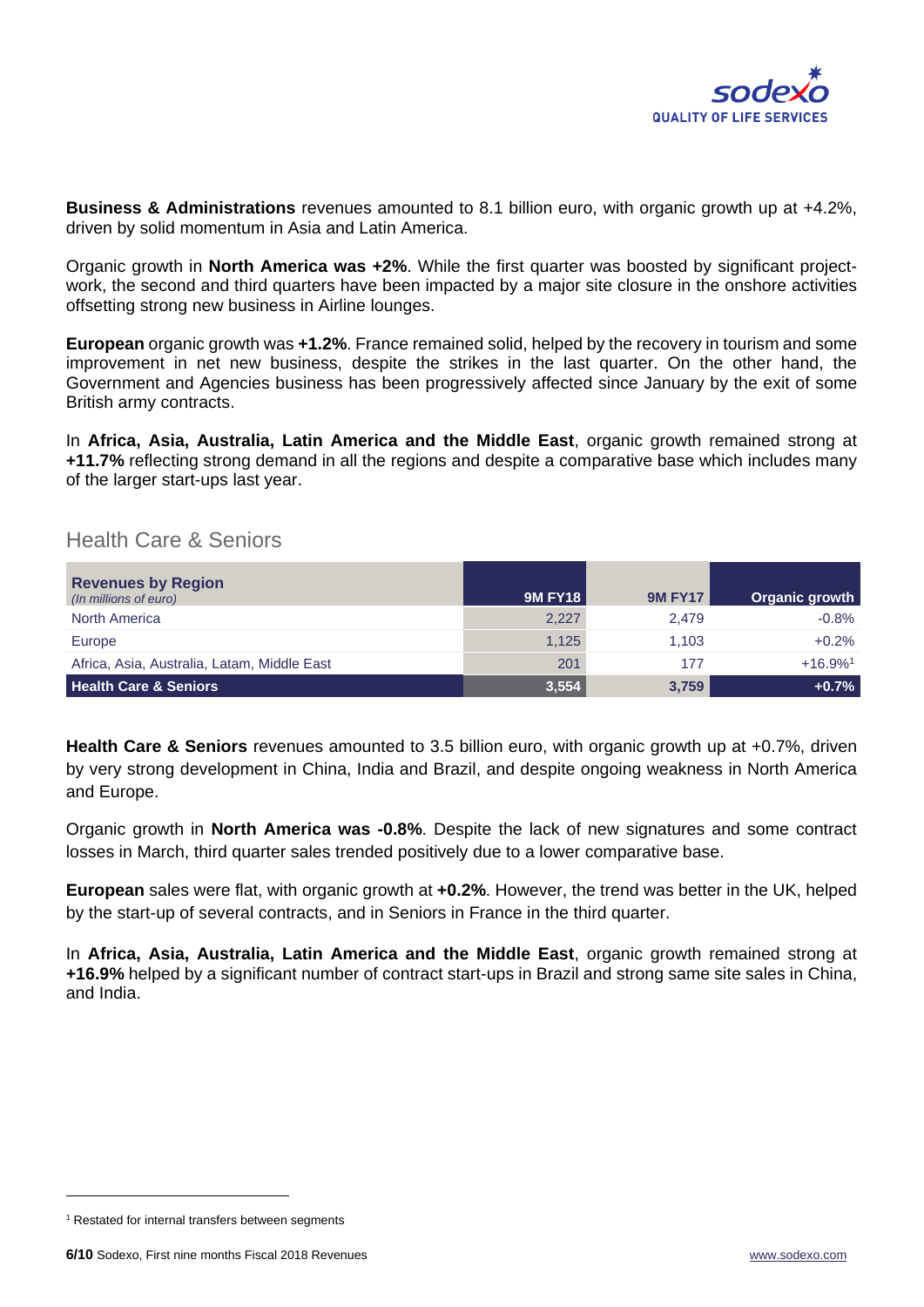

## **Education**

| <b>Revenues by Region</b><br>(In millions of euro) | 9M FY18 | <b>9M FY17</b> | Organic growth        |
|----------------------------------------------------|---------|----------------|-----------------------|
| <b>North America</b>                               | 2,463   | 2,871          | $-4.9%$               |
| Europe                                             | 729     | 744            | $+2.0%$               |
| Africa, Asia, Australia, Latam, Middle East        | 68      | 58             | $+14.7%$ <sup>1</sup> |
| <b>Education</b>                                   | 3,260   | 3,673          | $-3.5%$               |

**Education** revenues were 3.3 billion euro during the first 9 months of Fiscal 2018, down organically at - 3.5%, impacted by the weakness in Universities in North America.

Organic growth in **North America was -4.9%** impacted heavily in the third quarter by the five fewer University Board days. Schools activity was impacted marginally by teacher strikes in certain States during the third quarter. Retention in universities has improved this year and indications on new signatures are also slightly better.

**European** sales generated organic growth of **+2.0%**. France was impacted by the bank holiday calendar in the third quarter, compensated by strong growth in Schools in Spain.

In **Africa, Asia, Australia, Latin America and the Middle East**, organic growth remained strong at **+14.7%** due to strong sales growth in Asia, particularly in China and Singapore.

## On-site Services Revenues by region

| <b>Revenues by Region</b><br>(In millions of euro) | <b>9M FY18</b> | <b>9M FY17</b> | Organic growth |
|----------------------------------------------------|----------------|----------------|----------------|
| North America                                      | 6,696          | 7.199          | $-1.7%$        |
| Europe                                             | 5,821          | 5,775          | $+1.1%$        |
| Africa, Asia, Australia, Latam, Middle East        | 2,391          | 2.340          | $+12.2%$       |
| <b>On-site Services</b>                            | 14,908         | 15,314         | $+1.5%$        |

Organic growth outside North America was +4.3%.

<sup>&</sup>lt;sup>1</sup> Restated for internal transfers between segments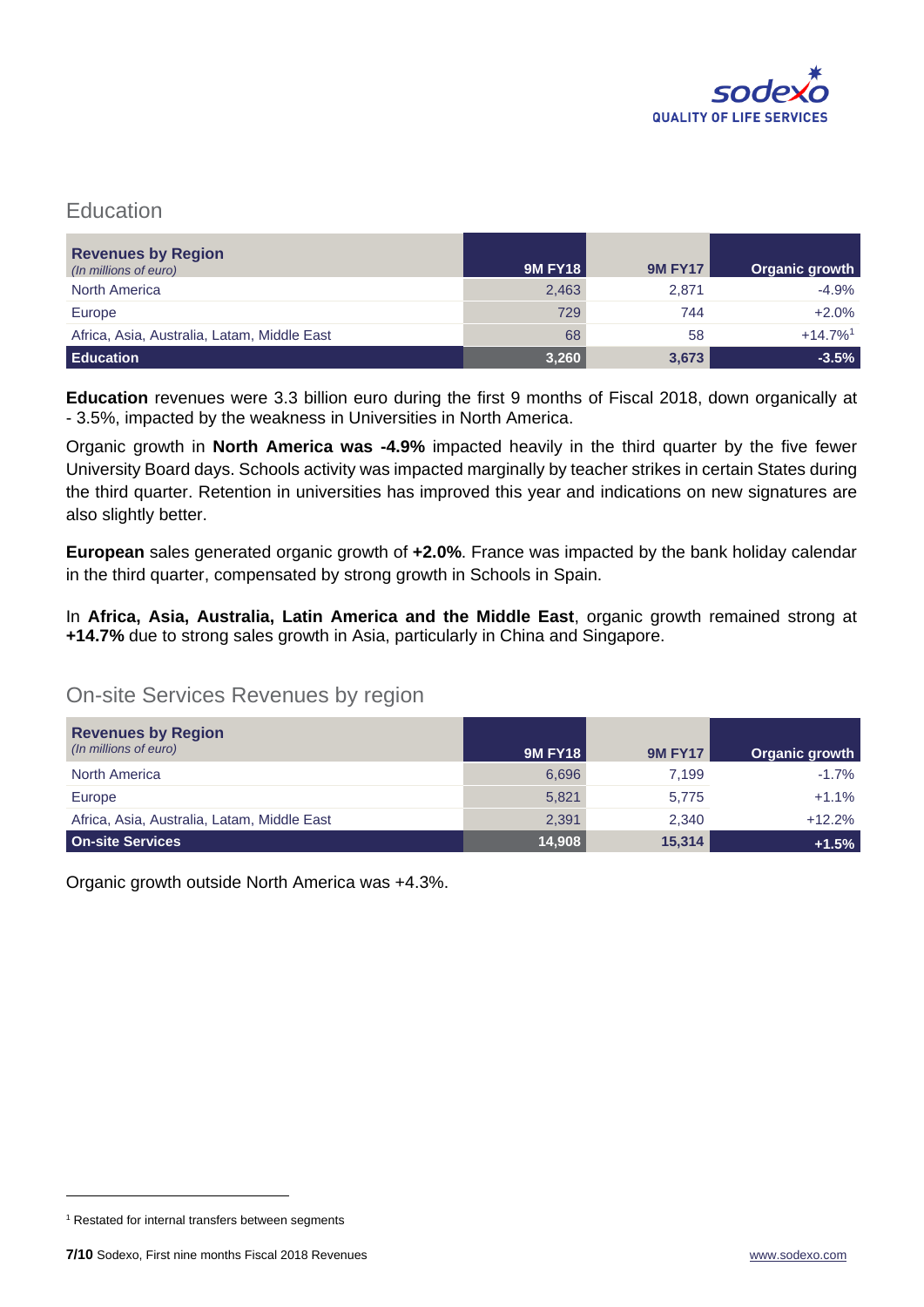

## Benefits & Rewards Services

### Issue volume

| <b>Issue Volume by Region</b><br>(In millions of euro) | <b>9M FY18 I</b> | <b>9M FY17</b> | <b>Organic</b><br>arowth | <b>External</b><br>arowth | <b>Currency</b><br>effect | <b>Total</b><br>growth |
|--------------------------------------------------------|------------------|----------------|--------------------------|---------------------------|---------------------------|------------------------|
| Europe, USA and Asia                                   | 8.007            | 7.659          | $+5.6%$                  |                           |                           |                        |
| Latin America                                          | 5.501            | 5.888          | +6.6%                    |                           |                           |                        |
| <b>Benefits &amp; Rewards services</b>                 | 13.508           | 13.547         | $+6.0%$                  | $+0.3%$                   | $-6.6%$                   | $-0.3%$                |

#### **Revenues**

| <b>Revenues by Region</b><br>(In millions of euro) | <b>9M FY18</b> | <b>9M FY17</b> | <b>Organic</b><br>growth | <b>External</b><br><b>arowth</b> | <b>Currency</b><br>effect | <b>Total</b><br>growth |
|----------------------------------------------------|----------------|----------------|--------------------------|----------------------------------|---------------------------|------------------------|
| Europe, USA and Asia                               | 342            | 352            | $+7.6\%$                 |                                  |                           |                        |
| Latin America                                      | 281            | 321            | $+0.4%$                  |                                  |                           |                        |
| <b>Benefits &amp; Rewards services</b>             | 623            | 673            | $+4.2%$                  | $-4.1%$                          | $-7.5\%$                  | $-7.4%$                |

**Benefits & Rewards services** revenue amounted to 623 million euro, down -7.4%. Currency impact, especially the Real weakness, accounted for more than the fall in revenues. The sale of *Vivabox* led to a net disposal impact of -4.1%. Organic growth in revenues was +4.2%, compared to issue volume organic arowth of  $+6.0\%$ .

Organic growth in **Europe, USA and Asia** was strong at **+7.6%**, boosted by issue volume growth of +5.6%, which was solid across our market with robust growth in France, Italy and Turkey. Growth has also been strong in the Mobility and Incentive & Recognition activities. The latter do not generate issue volume.

In **Latin America**, organic growth in revenues was positive for the first nine months of the year at **+0.4%**  and issue volumes were up +6.6%. After a weak start to the year, there has been an improvement in the third quarter in Brazil. The number of beneficiaries has increased and client commissions showed signs of slight improvement. As in previous quarters, growth remains strong in Mexico.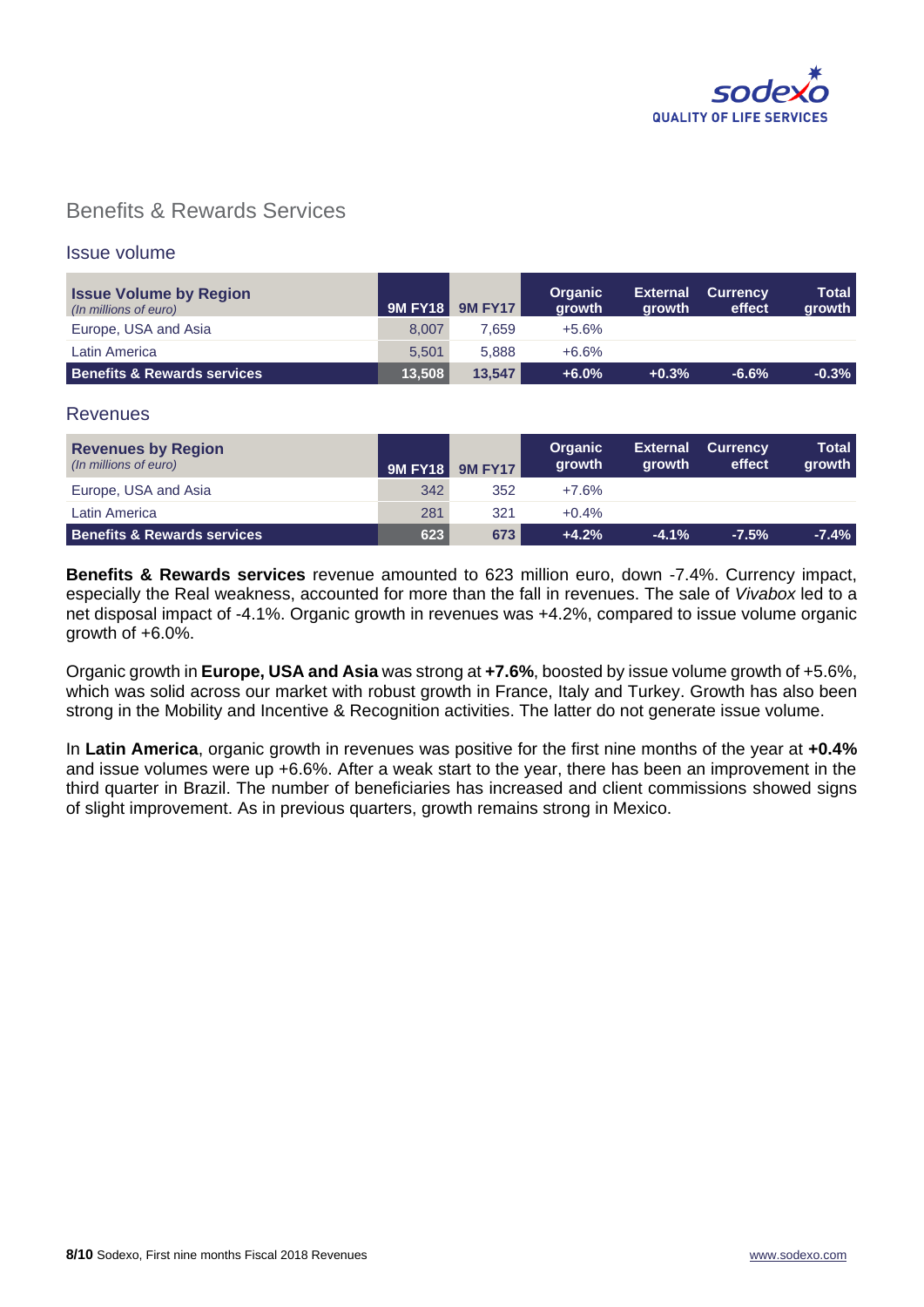

# Financial position

The financial position of the Group has not changed materially since the 1<sup>st</sup> half closing at February 28, 2018.

On May 22, 2018, Sodexo issued a 7-year (May 2025) 300-million-euro bond with a coupon of 1.12%. On June 27, 2018, Sodexo issued a 5-year (June 2023) 400-million-dollar private placement in the USA with a coupon of 3.7%.

Following these two transactions the average maturity of the Group's debt has been increased by one year to almost six years, the euro/dollar mix is evenly split and the average financing cost remains the same. As a result, the Group's financing capacity for future acquisitions is preserved.

The 300-million-euro share buy-back program is underway, with approximatively one third executed to date. We plan to have completed the buyback program by the end of August.

# Main risks and uncertainties

The main risks and uncertainties are not materially different from those described in the "Risk Factors" section of the Fiscal 2017 Registration Document, filed with the *Autorité des Marchés Financiers* (AMF) on November 20, 2017 except for litigations mentioned in note 6.4.11 of the First Half Fiscal 2018 consolidated financial statements.

# Exchange rates and currency effect

Exchange rate fluctuations do not generate operational risks, because each subsidiary bills its revenues and incurs its expenses in the same currency.

| $1€=$                 | Average rate 9M<br>Fiscal 18 | <b>Reference rate</b><br><b>Fiscal 17</b> | <b>Change average rates</b><br>9M Fiscal 18<br>vs. Reference Fiscal 17 | Closing rate<br>at 31/05/2018 | <b>Change 31/05/18</b><br>vs. 31/08/17 |
|-----------------------|------------------------------|-------------------------------------------|------------------------------------------------------------------------|-------------------------------|----------------------------------------|
| U.S. Dollar           | 1.201                        | 1.099                                     | $-8.5%$                                                                | 1.170                         | $+1.1%$                                |
| <b>Pound Sterling</b> | 0.882                        | 0.867                                     | $-1.8%$                                                                | 0.877                         | $+4.9%$                                |
| <b>Brazilian Real</b> | 3.954                        | 3.526                                     | $-10.8%$                                                               | 4.363                         | $-14.2%$                               |

Note: Reference rate Fiscal 2017 is the average rate for Fiscal year 2017.